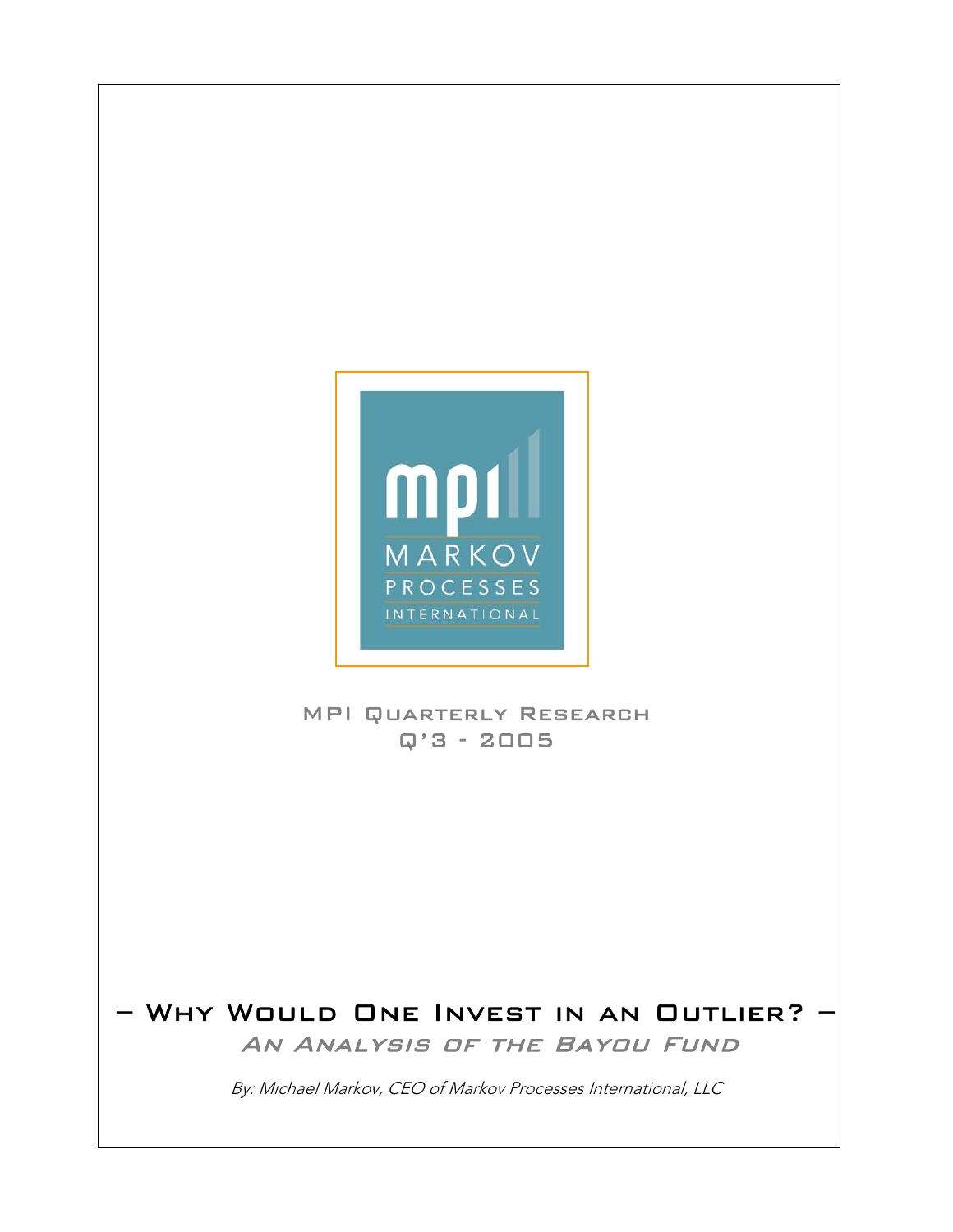## Background

On August 25, 2005, it was made public that Bayou Management LLC, a moneymanagement firm that claimed to be overseeing \$440 million in investments, was being investigated by the Connecticut Department of Banking, and the Justice Department for defrauding investors from 1998 through 2005. As more information becomes known about the fund, and more and more red flags are uncovered, this fund is being held up as a warning to investors who are not performing their own due diligence before making significant fund investments.

From 2000-2004, the SEC brought 51 cases against hedge-fund advisers who allegedly defrauded investors of more than  $$1.1$  billion. $^1$  The potential for hedge fund fraud is greater because of lack of standard requirements for fund transparency. Even with the current environment, investors can do more to evaluate prospective fund investments to better protect themselves. The following paper reviews the outlier signs that were readily available from a standard review of monthly returns for the Bayou Fund.

### Data

Information on the Bayou Fund is readily available from a number of commercial hedge fund performance databases. For this analysis we will use the database from Hedge Fund Research (HFR) in Chicago which provides basic administrative information on funds including their monthly performance track record. According to HFR, the Bayou Fund is classified by HFR as an Equity Hedge strategy which is described as follows:

"Equity Hedge investing consists of a core holding of long equities hedged at all times with short sales of stocks and/or stock index options. Some managers maintain a substantial portion of assets within a hedged structure and commonly employ leverage. Where short sales are used, hedged assets may be comprised of an equal dollar value of long and short stock positions. Other variations use short sales unrelated to long holdings and/or puts on the S&P 500 index and put spreads. Conservative funds mitigate market risk by maintaining market exposure from zero to 100 percent. Aggressive funds may magnify market risk by exceeding 100 percent exposure and, in some instances, maintain a short exposure. In addition to equities, some funds may have limited assets invested in other types of securities."

The following is the definition of the fund strategy found in HFR, which is very generic and unclear, requiring more careful qualitative and quantitative due diligence:

"The objective of the Bayou Fund will be long/short fast trade strategy focused on highly liquid, large-cap US equities, equity indexes and listed futures and options. Hedges can combine several elements, based on long/short dollar ratios, correlations, and a host of other factors. Indexes may be used to hedge groups of individual positions. There can be no assurance that hedges will reduce risk. Ranges from as low as 0-10% to more than 100% of investment capital. Exposure levels are a function of the Manager's assessment of market risk and individual securities risks. Bayou believes that any arbitrary numerical limits, while they can reduce the absolute level of risk, will also

mor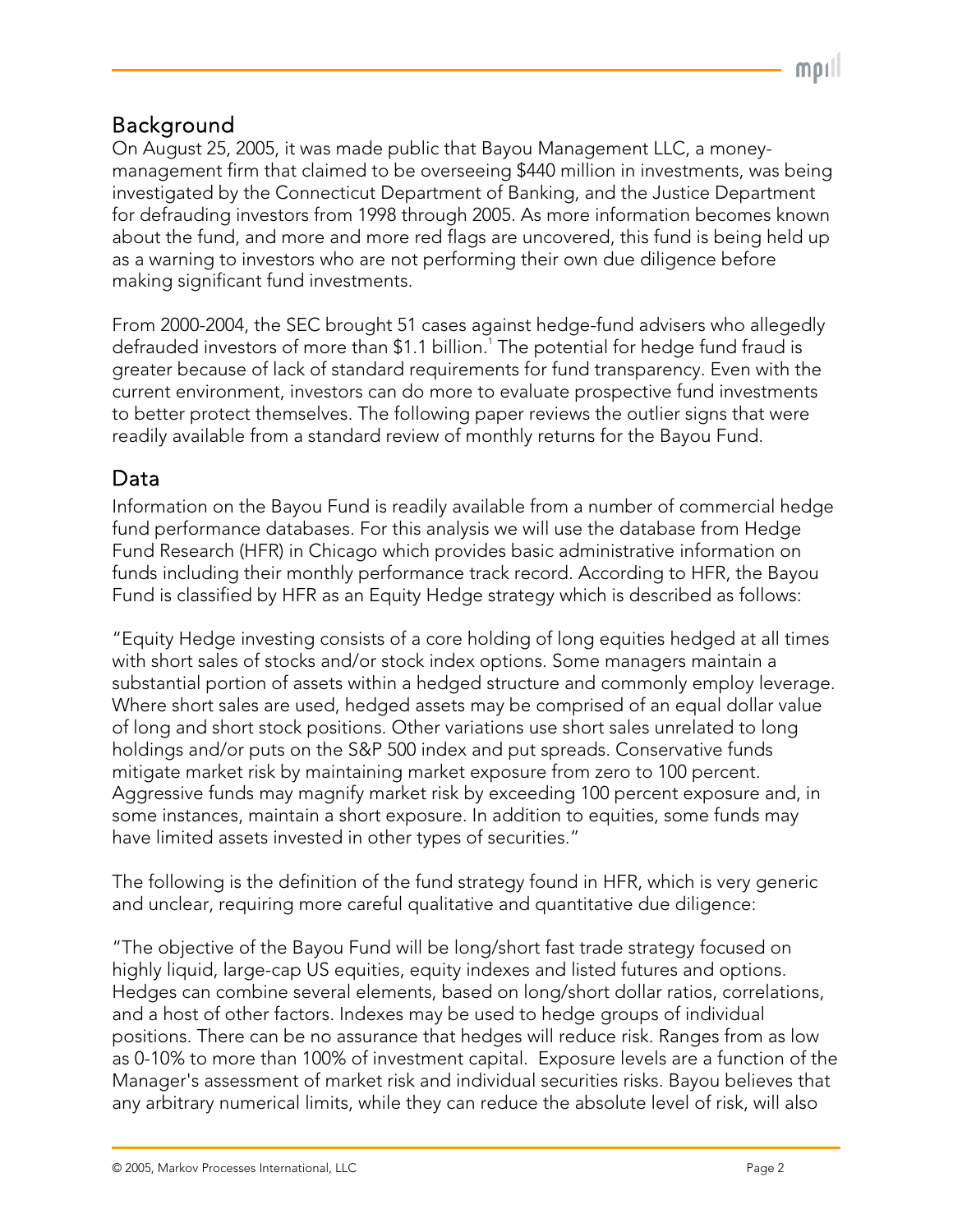lower the risk-adjusted rate of return. Therefore, the manager observes guidelines for long/short, sector and individual exposures, but these guidelines may be overridden when circumstances warrant. Almost exclusively US listed securities, indexes, subindexes and options through this may include liquid ADRs of foreign large-caps. High turnover of the portfolio renders percentage breakdowns statistically irrelevant. Fundamental and quantitative data should both play significant, if not always equal roles in determining individual security selection, sector selection, index and options choices, and so forth. Finally, successful trading warrants increased risk, while poor results suggest that risk be more contained."

Although the Fund was in business since 1997, the assets started to grow exponentially only in 2001:



Below we show the cumulative performance chart for the Bayou Fund as compared with the HFR Equity Hedge strategy index (includes "dead" funds). The strategy is one of the most representative strategies with over 1,000 funds listed in the HFR database.



Created with MPI Stylus™

mpil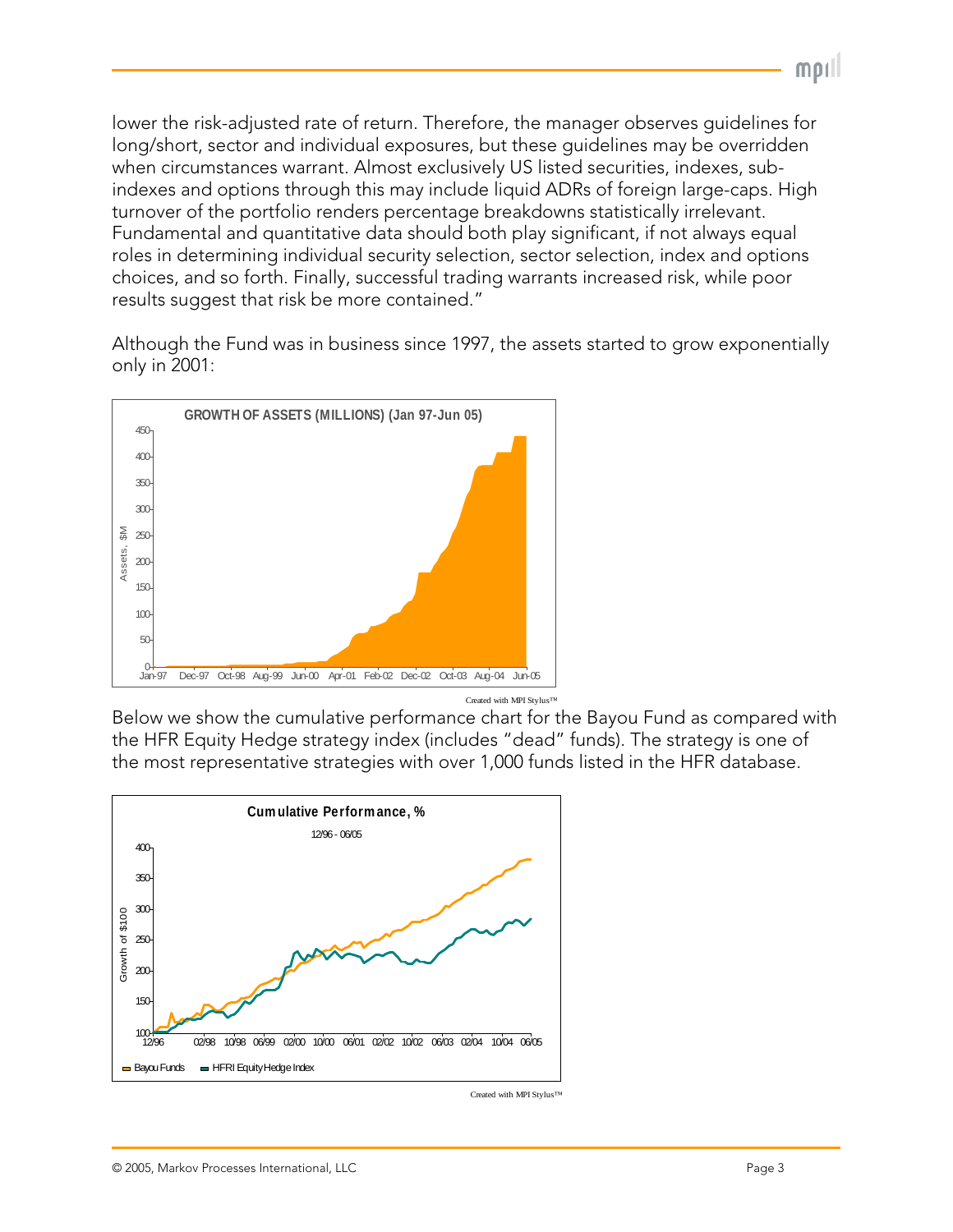The pattern of returns is so unusual for the strategy that it is surprising that the fund didn't raise any suspicion before. And it's not only the magnitude of the growth but rather "growth without volatility" that is usually suspect.

# Analysis

In our analysis of the Bayou Fund we will focus on the last three years of the fund history ending June 2005, the period when it accumulated the majority of its assets. Again, the fund performance over this time period is not that unusual in its magnitude. Below we show a cumulative growth chart of Bayou vs. the peer group of about 600 Equity Hedge funds with assets over \$10M. Note that the fund's performance is stable in the next to top percentile, so the fund didn't exhibit the best performance.



What is unusual is that the fund had the lowest possible risk profile. The chart below shows rolling 24-month risk as measured by the standard deviation of monthly returns vs. the same peer group of funds. The fund consistently appears below (better) the best possible risk percentile.

 $MDI$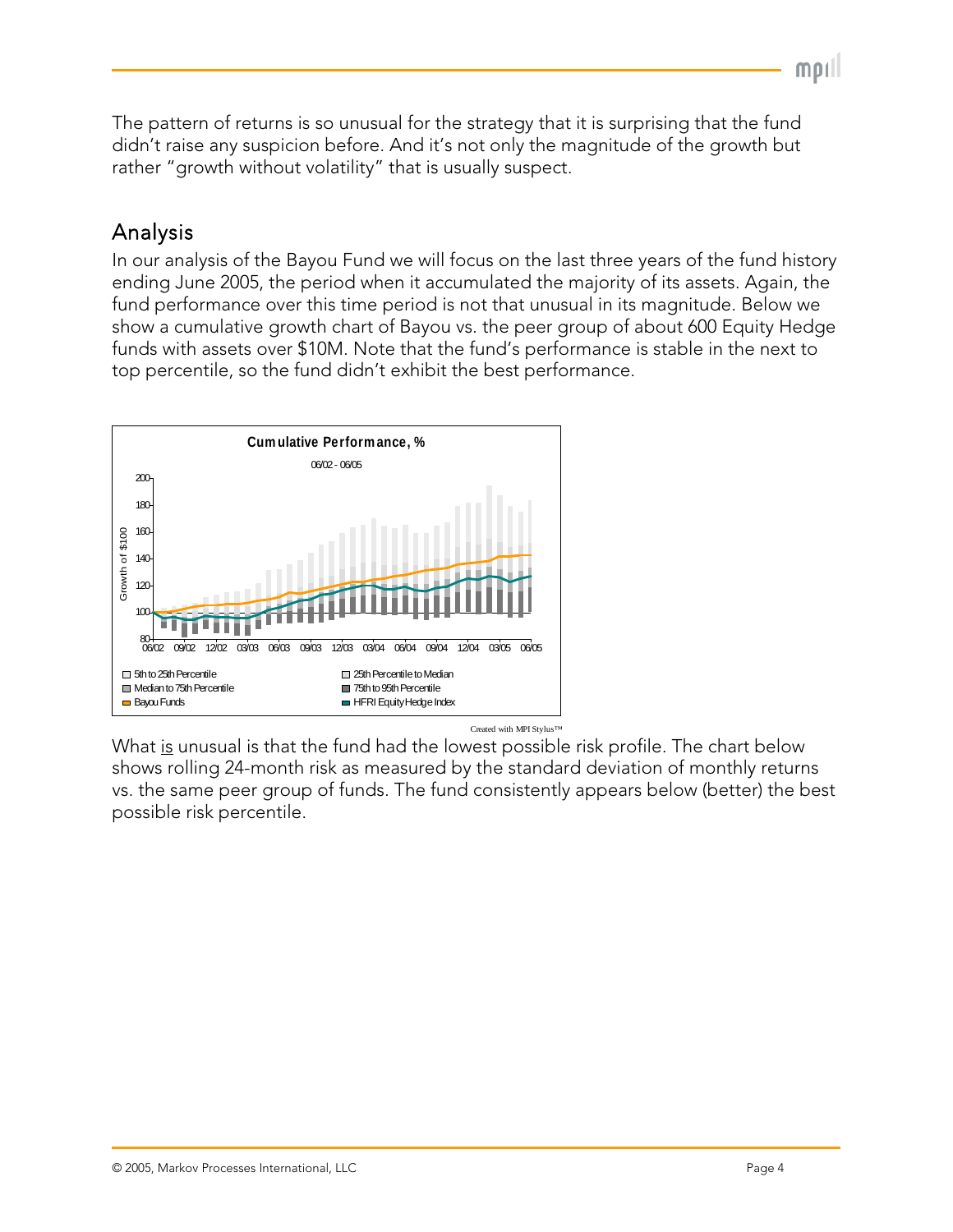$MDI$ 



Created with MPI Stylus™

As a result, the fund is clearly an outlier in Sharpe Ratio. The rolling Sharpe Ratio chart below compares the fund with the peer group and the strategy index, and the ratio values around 4 do look unusually high. Sharpe Ratio is a common measure of performance efficiency, a "t-statistic in disguise," which is frequently used to select investment products – the higher SR the better. Such high value of SR is equivalent to a straight line going up without any fluctuations -- similar to the one that is shown on the growth chart above.



Although it can be argued that Sharpe Ratio is not suitable for hedge fund investments evaluation, because strategies can be designed to create an unusually skewed distribution of returns by using derivatives and thus achieve exceptionally high Sharpe Ratio values, in this case Sharpe Ratio can help to immediately point to an outlier.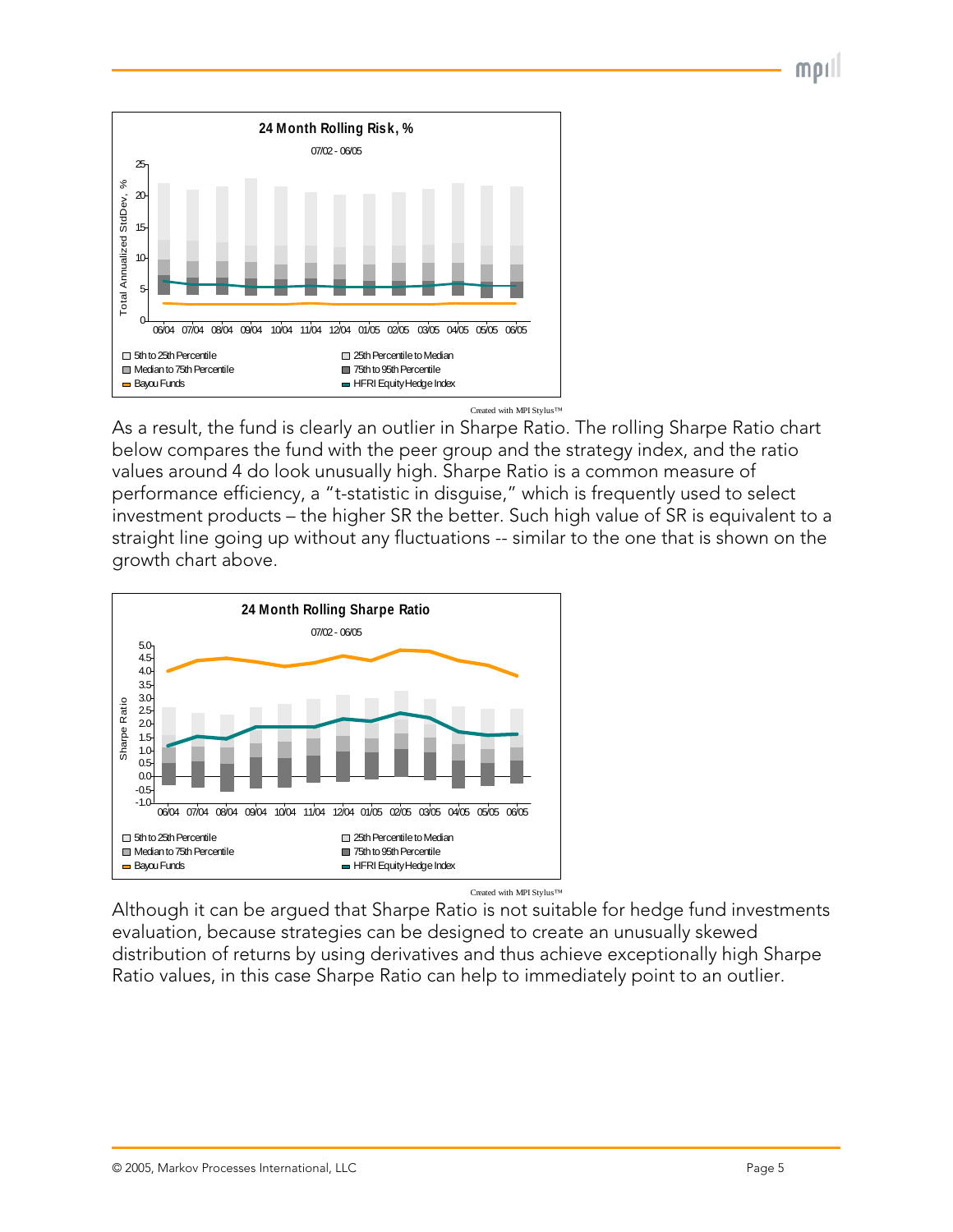

Created with MPI Stylus™

Note that other common ratios such as Sortino, Kalmar and Omega would point to Bayou as an outlier as well. On the chart below we show Bayou's Omega Ratio vs. the universe of funds.



Created with MPI Stylus™

It is clear that such an outlier should have raised questions many years ago and better due diligence on the part of investors was needed. Interestingly, unlike the case with The Manhattan Fund and Beacon Hill $^\dagger$  fund, the Bayou managers didn't even bother to create a pattern of returns that could be at least remotely trusted.

 $\overline{a}$ 

 $MDI$ 

<span id="page-5-0"></span><sup>&</sup>lt;sup>1</sup> Beacon Hill had an exceptionally high Sharpe Ratio of about 9 and was an outlier among Mortgage-Backed Fixed Income strategies.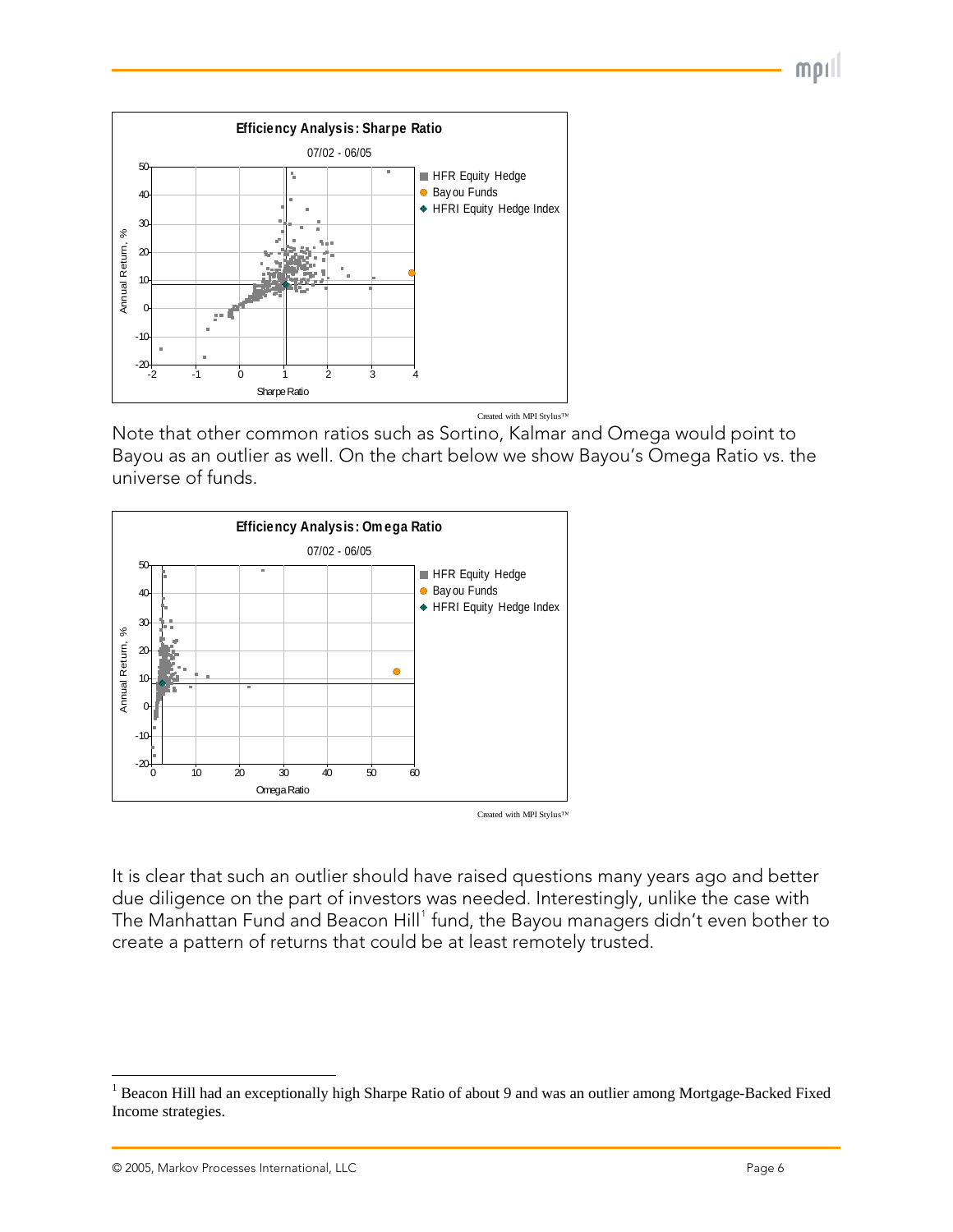# Replicating Bayou Strategy

We will attempt to replicate the Bayou long/short strategy using Dynamic Style Analysis (DSA). Below the fund performance is closely tracked by a dynamic portfolio of US Equity sector indices (two lines coincide) and compared to the Equity Hedge strategy.



The replication of the strategy is presented below. It is definitely a "doable" strategy with the following caveat: its credibility measured by the proprietary MPI's statistic is equal to zero.



As it is shown below, we get over 99% tracking and zero percent credibility plus there's no time period in the fund history where a replication of any sort could be trusted. Unlike the case with The Manhattan Fund where Berger added numbers to otherwise normal portfolio returns, or in the case with Beacon Hill, where most of the returns were adherent to the strategy except for the last several months, in this case it is clear that the returns were possibly manipulated from the start.

 $MDI$